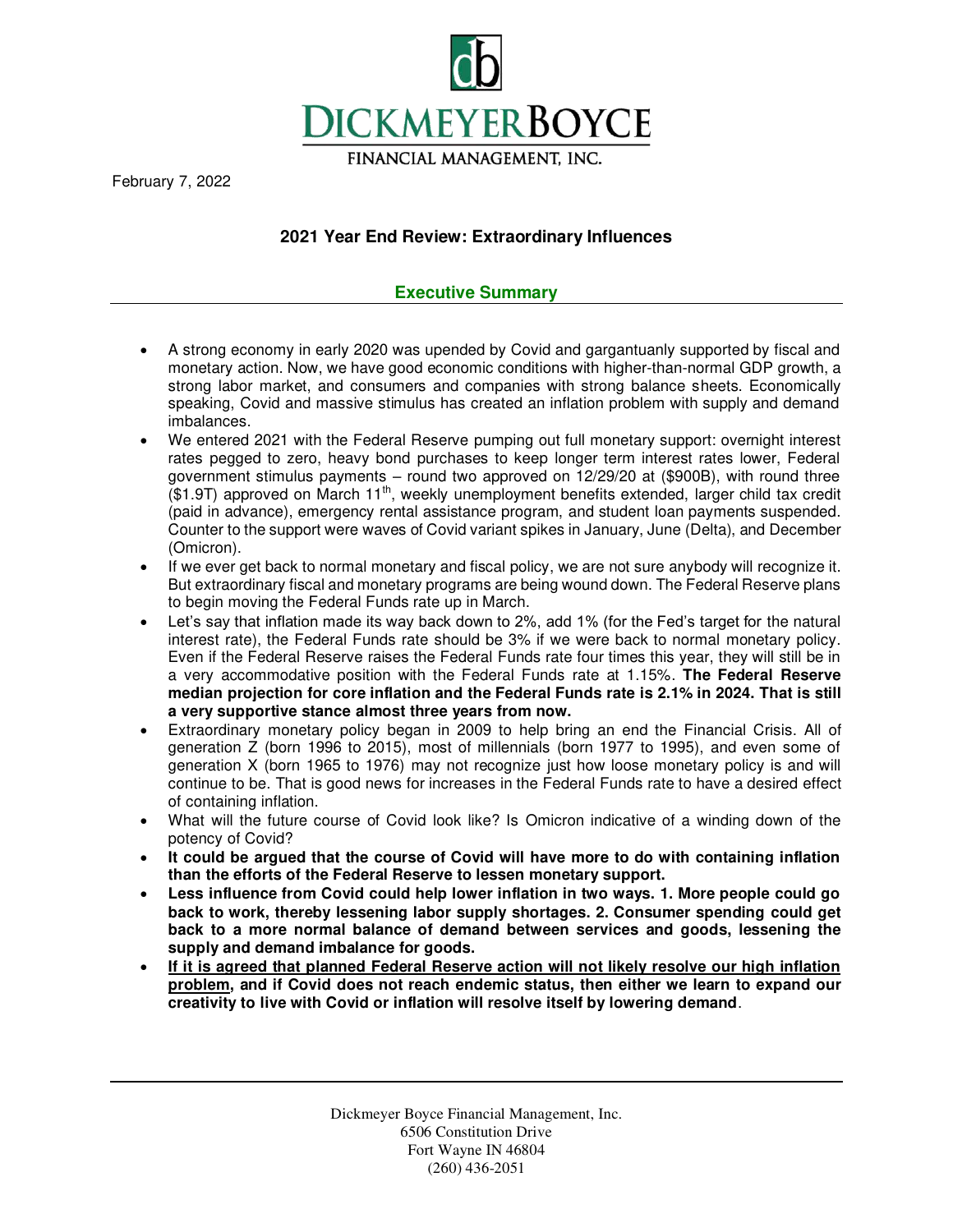

## **Macro-Economic Perspective**

- Real GDP grew at a 6.3% annualized rate in Q1 and exceeded the previous peak in GDP that occurred in Q4 2019. Q2 Real GDP grew at an annualized rate of 6.7%, Q3 Real GDP growth was 2% annualized, and Q4 Real GDP growth was 6.9%. **Year over year GDP growth was 5.7% in 2021.**
- **4.9% of the 6.9% GDP growth in Q4 came from an increase in inventories. Normally, that would be unwelcome news for industries to over-produce. In the present environment an increase in supply is very welcome news.** One could argue that omicron reduced demand, but the counterargument is that it also could have dampened production. **The likely impetus for the inventory build-up was a very encouraging gain in productivity in December of 6.6%.**
- **Most recent projections for real GDP growth in the USA center around 4% for 2022 and 2.5% for 2023.** The 2022 forecast was recently lowered by 0.5% to 1% considering supply chain issues.
- Real disposable income (adjusted for inflation) rose 2.1% in 2021. Excluding government transfer payments, real disposable personal income rose 3%. This is just a point of interest, as massive as fiscal support was in 2021, it was even greater in 2020. Source: U.S. Bureau of Economic Analysis.
- Now that federal government transfer payments are close to pre-pandemic levels, the savings rate returned to the pre-pandemic level of 7.5% in Q4.
- **There has been a massive increase in M2 money supply (cash, checking and savings deposits, money market, mutual funds, and CDs) of 42% from February 17, 2020, to the end of 2021.** We expect to see the Federal Reserve return to their practice of maintaining a 3% to 6% increase in the money supply each year. Source: Federal Reserve Bank of St. Louis.
- **This bubble of money supply along with healthy personal income provides a backdrop for the healthy economic growth forecasted.**
- The velocity of money (the frequency at which one unit of currency is used to purchase goods and services within a given period) continues at an exceptionally low level. This lowers the risk of money supply growth adding to the inflation fire.
- **Household net worth peaked at \$111.04T at year end 2019. Since then, it has risen 23.2% to \$136.89T at the end of November 2021. This is also supportive of economic growth.** Source: Federal Reserve
- **Total personal consumption was up 13% year over year at year end, not adjusted for inflation.** Source: U.S. Bureau of Economic Analysis.
- On an inflation adjusted basis, **Consumer Spending (70% of USA economy) exceeded the prepandemic level in Q2 and continued up 2% and 3.3%, annualized in Q3 and Q4, respectively. Services expenditures also have now exceeded the pre-pandemic peak** as goods did in the 3<sup>rd</sup> quarter of 2020. Source: U.S. Bureau of Economics.
- **The recovery in the economy beyond the pre-pandemic peak level has been accomplished with employment still lower by 2.9 million workers.** 
	- o There are 10.9 million job openings, up 0.5 million since Q3 end.
	- o Officially, there are 6.5 million unemployed.
	- o **Labor supply remains an issue.** Extraordinary solutions are necessary including but not limited to use of automation, higher participation rates are becoming more challenging with the baby boomer generation having reached or reaching age 65 between 2011 and 2029.
	- o **Supplemental data in U.S. Bureau of Labor Statistics indicates that there are 1.8 million people unable to look for work due to the pandemic. Let's hope this available pool of workers is higher than reported. As is, this represents a potential increase in the employment participation rate of 1.2%.**

## **Key Economic Data Points: Inflation Readings Still Worrisome**

For December, personal consumption expenditures (PCE) price index was 5.8%, the core reading was 4.9%. These inflation readings rose throughout 2021. **The pace of the increases decreased in December**. Could this be a turning point? Last quarter we introduced the Federal Reserve Bank of Atlanta's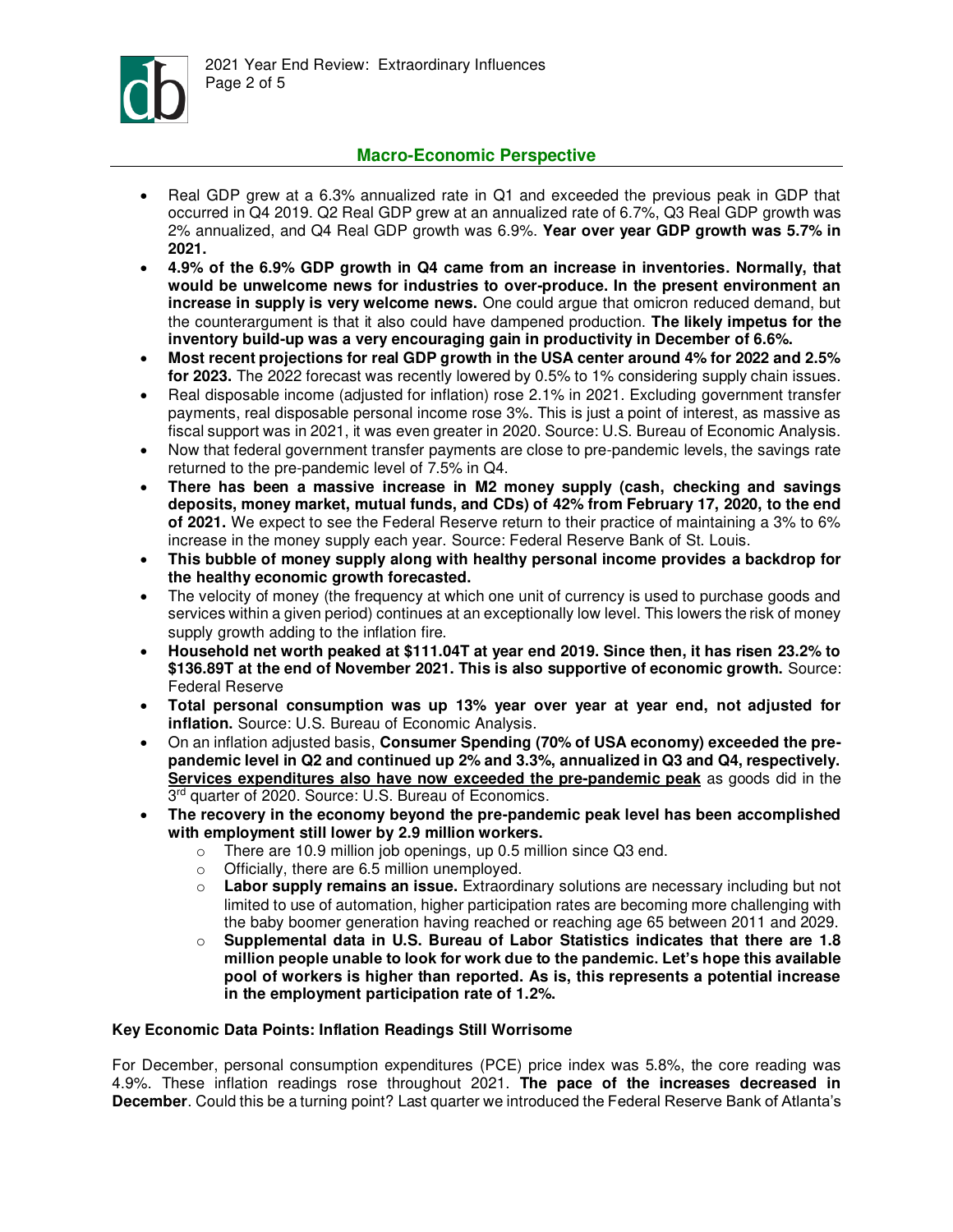

Sticky inflation Index (weighted basket of items that change price slowly, such as wages and haircuts), it has continued to trend up to 3.5% in December from 1.5% in January. FYI: Higher inflation does not necessarily equate to negative market returns. The average rate of return for the S&P 500 during the 17 highest years of inflation in the USA was 9.4%. Twelve of the 17 years had positive return. Two of the five negative years occurred during the oil embargo (1973 and 1974).

**The Federal Reserve has had to eat some humble pie regarding their belief that inflation would be transitory in 2021. DBFM tended to agree with them. Continued waves of Covid strains have altered the landscape. We refer you back to the last three bullets in the Executive Summary on page one.** 

**Although, we do not expect a less accommodative Federal Reserve (yet still accommodative) will cure the present demand / supply imbalance issues causing inflation, we do believe it is the proper course of action as not to exacerbate the problem.** 

**Industries have been highly creative in dealing with Covid as evidenced by surging GDP beyond the pre-pandemic peak level with 2.9 million less workers. We do need to break from Covid to epidemic status or we need to continue to be creative.** 

Longer term we have concerns with low growth and low inflation because of high government debt.

**Growth Projections look promising.** Projections for real GDP growth in the USA center around 4% for 2022 and 2.5% for 2023. Global growth: 4.3% and 3.5%, respectively. Euro-area: 3.8% and 2.3%, respectively. U.K.: 4.2% and 2.1%, respectively. China: 4.7% and 5.2%. South Korea: 3.2% and 2.7%. India: 8.3% and 6.4%. Japan: 3.4% and 1.7%. Canada: 4% and 3.1%. Mexico: 2.8 and 2.1%.

**Employment:** There is evidence that corporations are raising capital investment for automation to help deal with lower employment participation rates since Covid. GDP growth can be achieved via greater employment and/or greater productivity from a given employment level. **Job openings were 10.9 million at year end. This represents 7.3% of the present workforce in the USA.**

**Consumer spending (70% of GDP): Personal consumption expenditures (annualized) exceeded the pre-pandemic peak in June and were up 13% for the year (including inflation).** The Institute of Supply Management (ISM) reading for service continues at elevated levels, October 66.7, November 69.1, December 62.3, and January 59.9. The trend is down the last two months (Covid spike), but these are exceptional numbers. A reading of 50 is the dividing line between decline and growth.

**Manufacturing (11% of GDP):** The ISM reading for manufacturing also remains high October through January ('22) at 60.8, 61.1, 58.8, and 57.6, respectively. The trend is down but is still elevated. **The Federal Reserve reported a 4.0% increase in industrial production in the 4th quarter. This is the sixth consecutive quarter with a gain of at least 4%. Expect a short-term benefit of a shift away from "Just in Time" inventory management towards "Just in Case" inventory build-up in reaction to Covid's effect.**

**Construction (4.1% of GDP): Construction rose 9% in 2021 from \$1.5042T 2020-year end to \$1.6399T 2021-year end.** Residential construction was up 14.7% while non-residential construction was up 3.9%. Data from the Department of Commerce.

**Home sales:** National Association of Realtors (NAR) reported that existing home sales were ups 8.5% in 2021 at 6.18 million homes. New household formation was 1.6 million in 2021. (Data from Fed Reserve of St. Louis). New residential construction unit permits (1.873 million), new housing unit starts (1.702 million) exceeds new family formation. (Data from U.S. Census Bureau). This increase in supply is most welcome given a lack of inventory. **The NAR reports that supply of homes for sale is an extremely low 1.8 months.** Six months' supply is considered a balanced marketplace for buyers and sellers. NAR also reports that **the median price for a single-family home sold peaked in June and has leveled off since then at**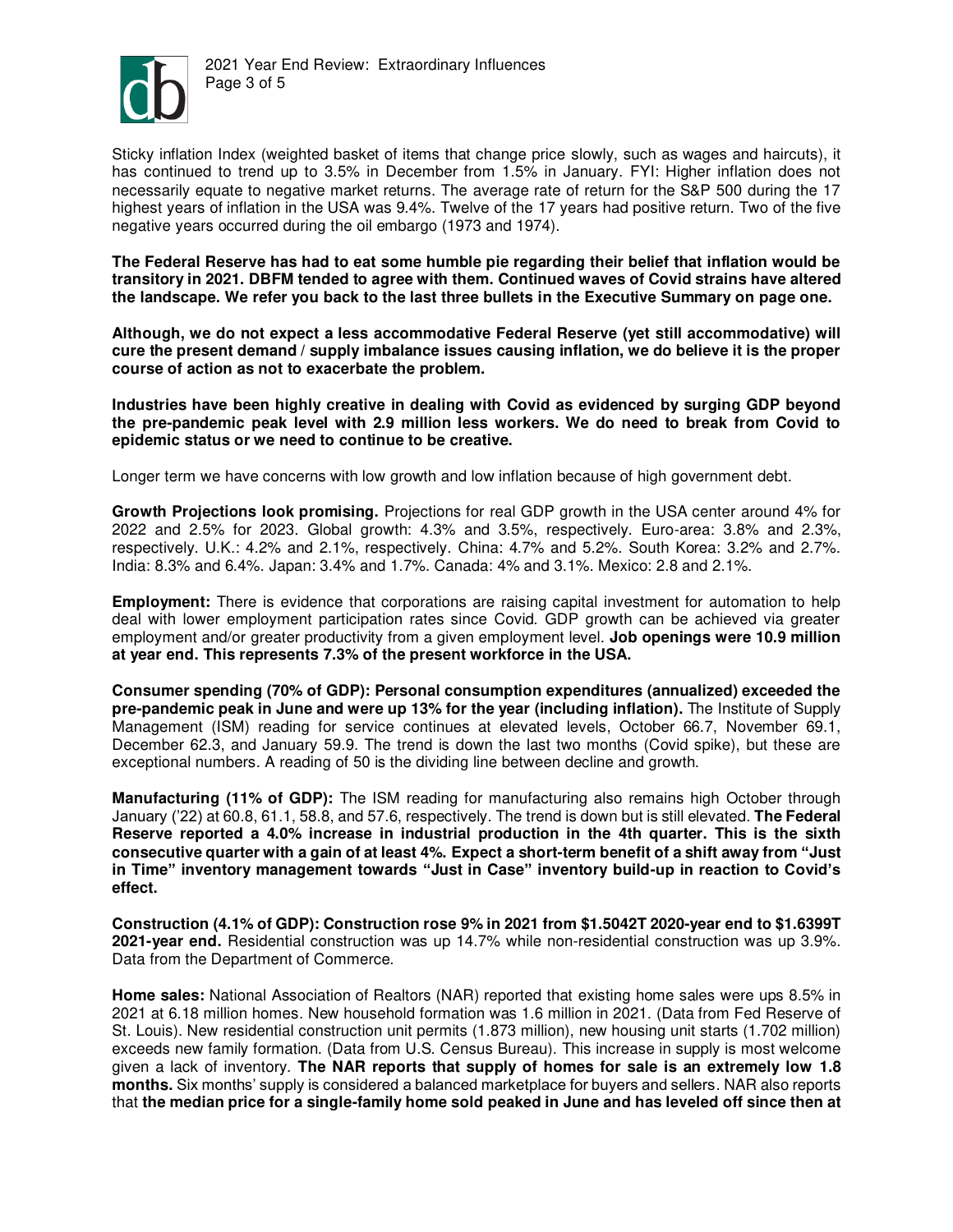

**around \$358,000. Affordability will remain a problem, especially for first time buyers as long as inventory remains low, and the Federal Reserve raises rates in 2022 as projected.** 

# **Securities Market Perspective**

In 2021, a 100% stock portfolio with 20% invested in international was up approximately 23.51% with dividends reinvested. Intermediate term bonds (Barclay's Aggregate Bond Index) were down 1.61%, an improvement from a decline of 3.57% by the end of Q1, and short-term bonds were down 0.47% (Barclays U.S. Gov't Credit 1 to 3 Year Bond Index).

One would think that interest rates would have risen more (bond prices down more) in 2021 with higher inflation. But the Federal Reserve was buying massive amounts of Treasuries and mortgage-backed bonds to keep longer bond rates down. The existence of \$10T in negative yielding foreign government bonds (down from \$18T in 2020), creates additional demand for USA bonds. The Federal Reserve started reducing their bond purchases in late November and plan to end the purchases in March this year, in addition to raising the Federal Funds rate beginning in March. **Since a recent low of 1.35%, the 10-year Treasury bond yield has increased to 1.93% as of 2/4/22. The market yield is rising ahead of the planned action by the Federal Reserve.** 

#### **Valuation Discussion Points:**

- **By the end of the year, as measured by price to book value, growth stocks were 180% above their long-term average of 4.83 at 13.51. Value stocks were 23% above their long-term average of 2.18 at 2.68.**
- For the year, on a weighted average basis, growth stocks were up 24.7% and value stocks were up 24.92%.
- Large cap growth recovered significant ground with the two Covid resurgences in the last half of 2021 and outgained large cap value by 7.78%. But value beat growth in mid-cap and small cap stocks on the year by 15.61% and 25.43%, respectively.
- It is interesting to note that large cap growth performed better than large cap value when Covid was spiking. We estimate there is a draw to stay at home tech (large cap growth) when Covid is threatening. But mid-cap and small cap growth categories have a larger percentage of companies with low or no earnings. Their valuations are dependent on future earnings which are worth less in present value when interest rates rise.
- **Low interest rates were providing cover for higher valuations particularly for growth stocks. With assurances of interest rate increases, you can expect greater headwinds for growth stocks in 2022.**
- In 2022, investments with the greatest declines are highly speculative, such as meme stocks (GameStop Corp), SPAC (Special Purpose Acquisition Company) sometimes called blank-check firms—[begin as shell companies](https://www.wsj.com/articles/spacs-are-the-stock-markets-hottest-trend-heres-how-they-work-11617010202?mod=article_inline) – such as DraftKings, and crypto currency. Declines have been as high as 40 to 90%.
- As of 1/31/22, one third of the S&P 500 companies had reported results for the  $4<sup>th</sup>$  quarter. Earnings per share gains are forecasted to be 24% and sales gains at 14% for the quarter.
- **Going forward, we expect the pace of earnings growth to stay healthy but decline from that experienced in 2021 when comparisons to the previous year was easy. Therefore, we expect future gains in equity prices to come along more grudgingly than they have since the end March 2020.**
- **Investments with better (but not high) correlation to higher inflation are natural resources (copper and oil), value stocks (especially with pricing power and dividends), energy, and real estate. Gold is farther down the list.**